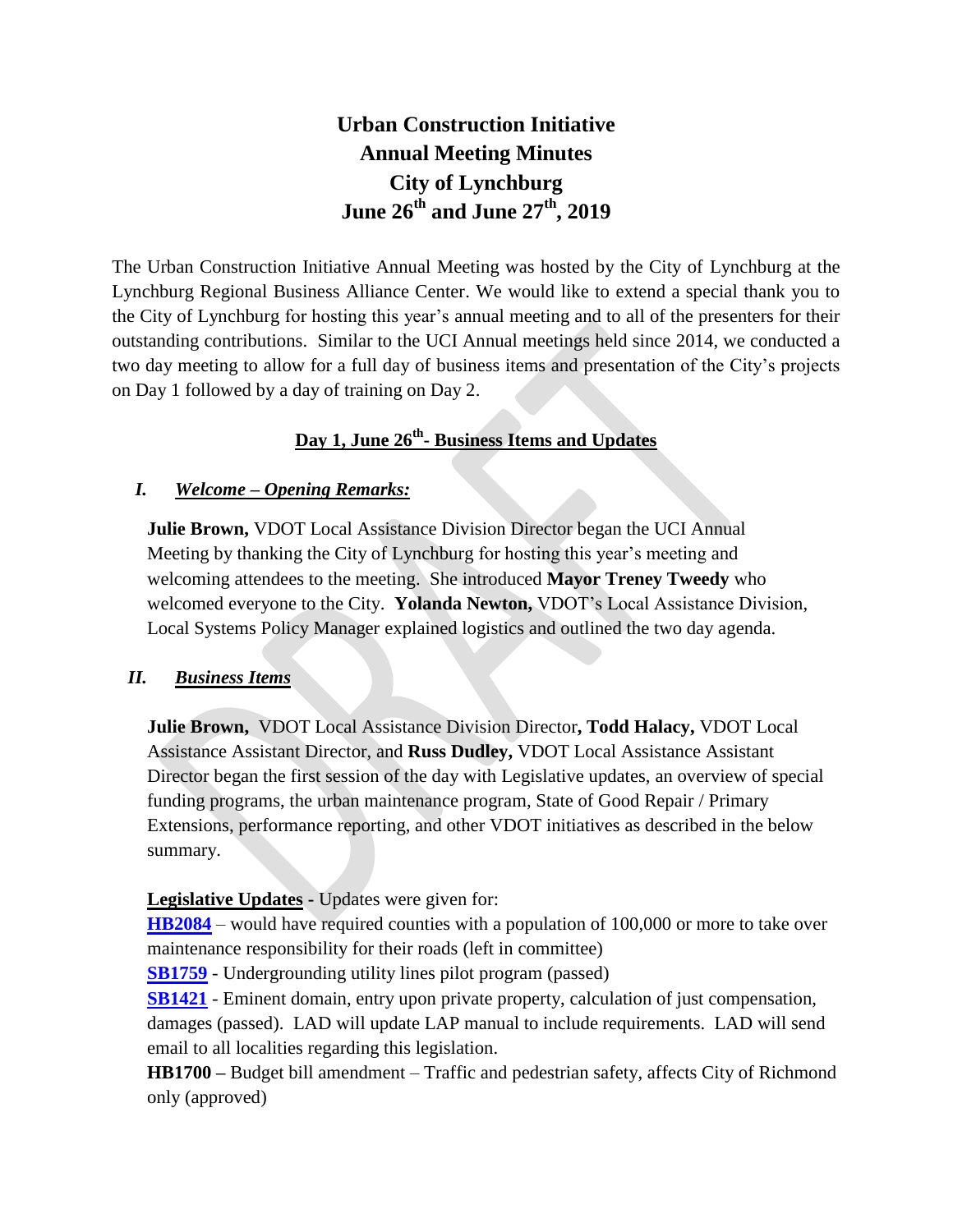**[HB2023](http://lis.virginia.gov/cgi-bin/legp604.exe?171+sum+HB2023)** – (Reminder) Payment to Cities and Towns for moving lanes converted to bicycle lanes must follow the U-1 process. **Question** regarding shared use paths and if they qualify to be converted under this law. **Answer** – Yes as long as the path includes use for bicycle lanes. **Question** – do converted transit lanes qualify for maintenance payments? **Answer** – per Virginia Code § [33.2-319](https://law.lis.virginia.gov/vacode/33.2-319/) Item D, Any city converting an existing moving-lane that qualifies for payments under this section to transit only lanes after July 1, 2014, shall remain eligible for such payments but shall not receive additional funds as a result of such conversion. Please contact LAD with questions regarding transit lane or bicycle lane conversions.

**LAD Program Updates –** The **Revenue Sharing Program** as of December 2018 has a new policy and stricter rules regarding transfers. FY2020 prorated projects were funded through deallocated funds. **Transportation Alternatives Programs** will require a pre-application beginning with next cycle. The Smart Portal application period is planned for May 15 through July 1, 2019. An overview was also given for the **FAST Act Rescission Urban Maintenance Program Local Payments**, **State of Good Repair (SGR) Primary Extension Paving and Locally Owned Bridge Programs, Performance Reporting, Non VDOT Administered Projects (NVAP) and the Qualification Program. Other VDOT Initiatives** were discussed and included a Business Plan update, pilot for electronic signatures on agreements, utility coordination, special hauling vehicles-emergency hauling vehicles posting, pre-award evaluation templates and external access to VDOT systems**.**  Additional information can be found in the separate link named "Business Items". A handout was also provided for **VDOT's Business Plan Item 1.4-1.6** – Strengthen the locally administered program that can be found at the separate link named "Business Plan Updates".

**Michaela McCain,** VDOT Local Assistance Division, Outreach Coordinator presented an update to the **Qualifications Program** and an update to class development and requirements. Each locality is required to have at least one person qualified to administered federally funded projects by December 31, 2020. Class development will be complete by the end of July with online classes beginning in August and the first in person classes being offered at the Local Programs Workshop in September in Williamsburg. The presentation can be found at the separate link labeled "Qualifications Program Update"

## **III.** *UCI Workgroup Update*

**Angela Rico,** City of Hampton and member of the UCI Workgroup gave an **Overview of Goals from the UCI Workgroup** which included an overview of the strategic long term impact on the direction of the program and goals of the UCI workgroup. Goals include the UCI Accomplishment document; a modified programmatic agreement to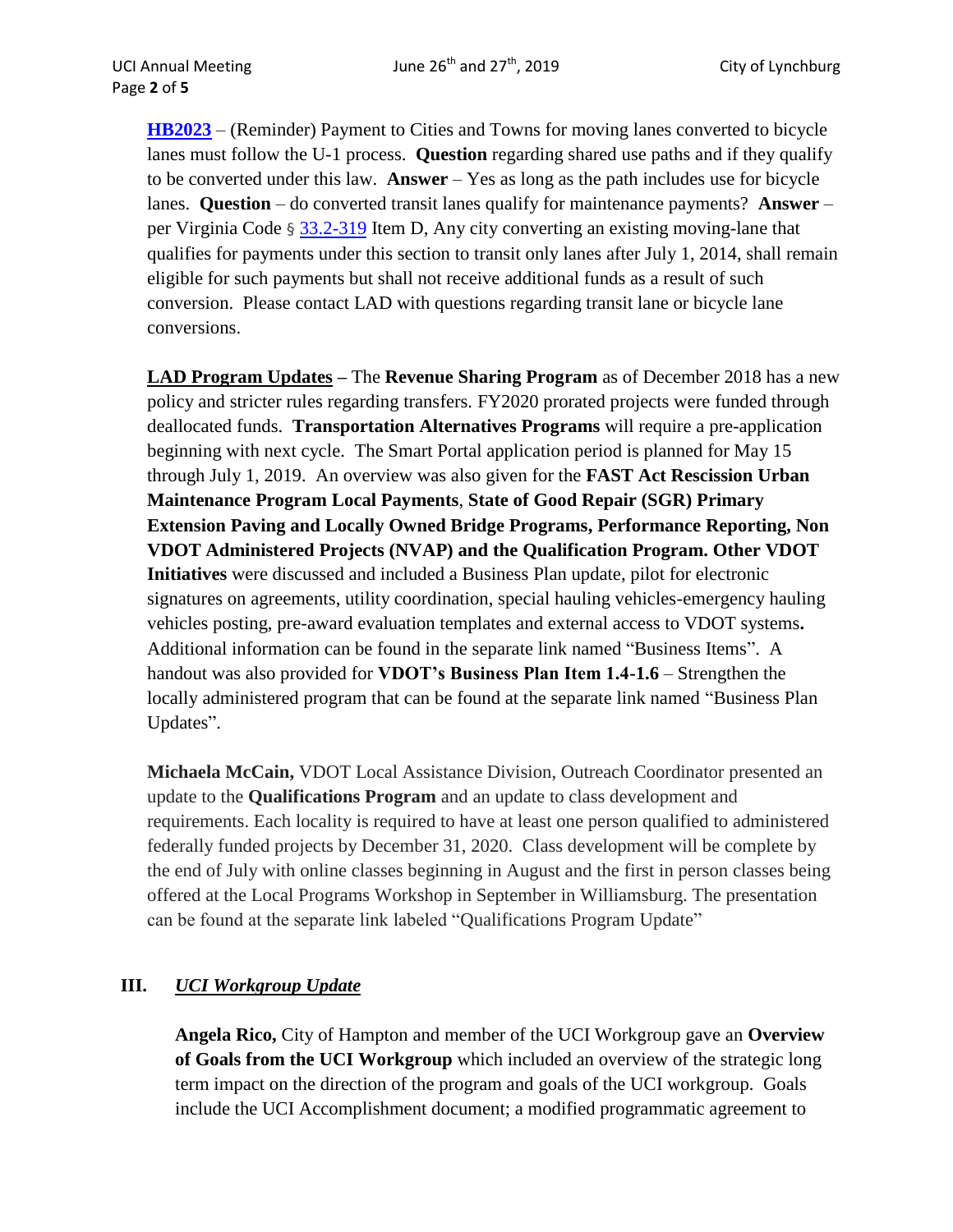include other programs; completeness review checklist for right of way and construction; a Certification Guide and development of a UCI Tiered Certification program which will likely fit into the qualifications program. Members of the UCI workgroup are assigned to lead and work on each goal. Angela's presentation can be found at the separate link "UCI Workgroup Update". The 2019 UCI Workgroup Goals / Strategic Plan with descriptions for each goal is available at a separate link "UCI Goals".

## **IV.** *Lunch*

**Cheree Taylor,** Department of Public Work Construction Manager, gave an overview of the City of Lynchburg revitalization and construction projects.

## **V.** *Business Items Continued*

**Jay Styles,** VDOT Performance and Strategic Planning Division Director, provided an update for local and VDOT development on time performance, development on budget performance, delivery on time performance, delivery on budget performance. For successful deliver of the transportation program, Virginia relies on localities and VDOT working together. Dashboard allows cities and towns to view the progress of the transportation program. Jay's presentation can be found at a separate link named "Dashboard Stats".

**John Leonard, VDOT** Local Assistance Division, Urban Program Manager, presented an update to the **RIMS/UMIS Geo-referencing** project. This project is near completion. John explained the final items to be completed prior to completing the project and displayed the Public UMIS Map. John also gave an overview of the arterial inspection process. The full presentation can be found at the separate link named "RIMS UMIS Update".

**Lloyd Arnold**, VDOT Local Administered Program Manager, presented on the Compliance Assessment Program (CAP) and Non-VDOT Administered Projects (NVAP). Lloyd's presentation included an overview of VDOT and locality expectations from a federal perspective, and the 2019 FHWA CAP report. The presentation can be found at a separate link named "CAP and NVAP". Lloyd also provided a handout for CAP Summary Performance Year 2019 Questions that can be found at a separate link "CAP Questions".

With additional time, **General Discussion/Issues** originally planned as a Day 2 topic was brought forward to Day 1.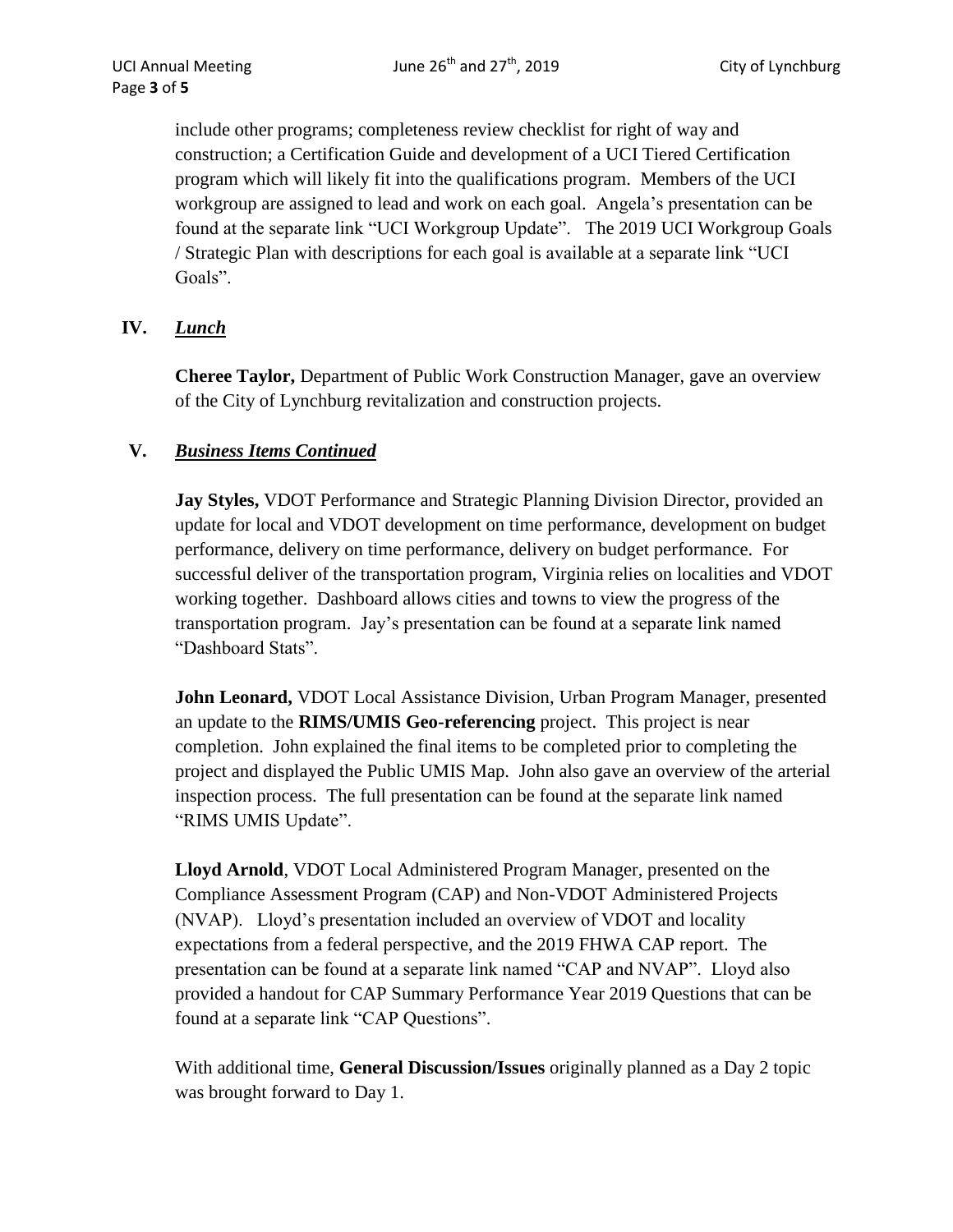### **Day 2, June 27th - Day of Training**

#### *I. Welcome*

Page **4** of **5**

**Yolanda Newton**, VDOT's Local Assistance Division, Local Systems Policy Manager, welcomed everyone to Day 2 of the UCI Annual Meeting, and introduced **Ms. Gaynelle Hart**, Director of Department of Public Works. Ms. Hart welcomed attendees to Day 2.

#### *II. Training Session #1: Funding Program Overview*

Jennifer Ahlin, Asset Management Division Director, gave an overview of the State of Good Repair local pavement and bridge programs and an update on funding and why new bridges were not funded in 2019. She also discussed funds that appear to be sitting on projects and not being used and asked localities to expedite projects and bill VDOT as soon as possible. The presentation can be found in a separate link named "State of Good Repair Update".

**Jason Robinson**, Infrastructure Investment Assistance Division Director, gave an overview of the **Smart Portal** background, recent and current efforts and planned efforts. He explained that none of the Safety applications will be open until next fall (FY 2021). For **Smart Scale**, Jason discussed Round 3 outcomes, historical review, project changes and Round 4 preparation. The project change guide available on the Smart Portal is being updated and Smart Scale hot topics include scope changes. Localities should coordinate with VDOT local liaison prior to modifying scope. Smart Scale will not support funding scope changes. The presentation can be found at a separate link named "Smart Portal and Smart Scale Update".

#### **III.** *Lunch*

*IV. Training Session #2:* 

**Matt Reynolds**, VDOT Right of Way and Utilities Division, presented recommendations of the Commonwealth Transportation Board (CTB) Utility Relocation Working Group. Matt discussed the 10 recommendations approved by the CTB on April 10, 2019 and the current schedule for implementation. The presentation can be found at the separate link named "Utilities Presentation".